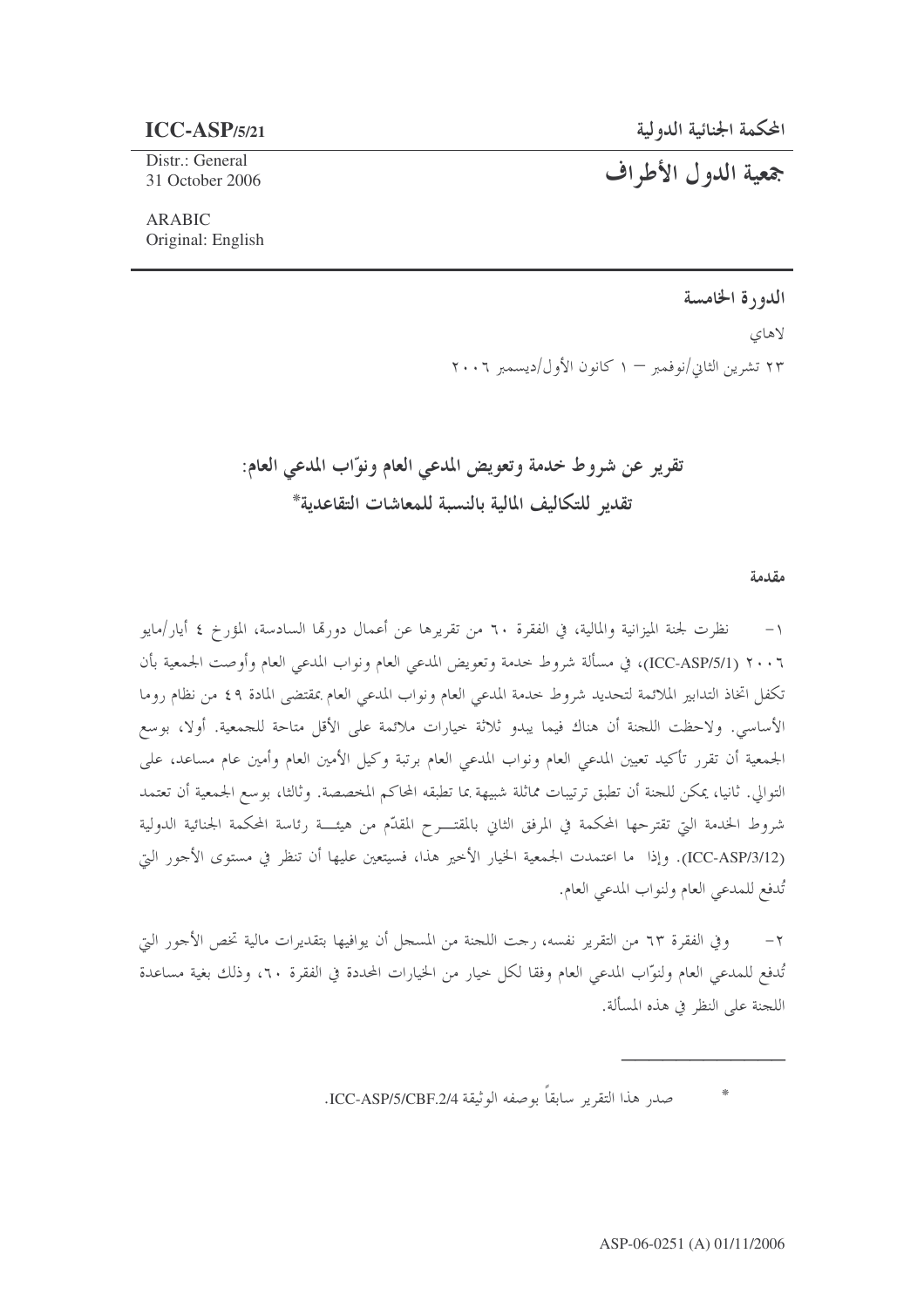تقديه التكاليف

يورد الجدولان ١ و٢ تقديرات للتكاليف المالية لمختلف الخيارات التي حددقما اللجنة. وتستند المرتبات السنوية المبينة في الخيارين ١ و٢ من الجدول ١ إلى حدول مرتبات الموظفين المعيلين للأمم المتحدة. والفرق الوحيد بين الخيارين ١ و٢ هو أن نواب المدعى العام في المحاكم المخصصة (الخيار ٢) موظفون برتبة مد–٢ وليس برتبة أمين عام مساعد. وتتوقف الأرقام التقديرية على ما إذا كان الصندوق المشترك للمعاشات التقاعدية لموظفي الأمم المتحدة سيقبل باشتراك المدعى العام ونواب المدعى العام اشتراكا رجعي الأثر في الصندوق.

- وعلى إثر الاتصال بالصندوق المذكور بخصوص هذه المسألة بيّن الصندوق موقفه وهو الآتي:  $-\xi$
- $-\hat{}}$ " أصبحت المحكمة الجنائية الدولية منظمة عضوا في الصندوق المشترك للمعاشات التقاعدية لموظفي الأمم المتحدة اعتبارًا من ١ كانون الثاني/يناير ٢٠٠٤. على هذا فإن موظفيها ذوي العقود التي لا تقلُّ مدَّمًا عن ستة أشهر أصبحوا مشاركين في الصندوق اعتبارا من ١ كانون الثاني/يناير ٢٠٠٤ أو في التاريخ الذي بدأ فيه استخدامهم في المحكمة الجنائية الدولية، أي التاريخين هو الأخير. وكان هناك ترتيب خاص بالنسبة للاشتراك اشتراكاً رحعي الأثر في الصندوق بخصوص مجموعة صغيرة من موظفى المحكمة الجنائية الدولية الذين كانت لهم عقود استخدام و لم يكونوا معارين من منظمة عضوٍ في الصندوق قبيل تاريخ ١ كانون الثاني/يناير ٢٠٠٤. وكان يمكن أن يصبح المدعون العامون ونواب المدعين العامين العاملين حاليا، بغض النظر عن رتبهم المحددة، مشتركين في الصندوق إلا أن يكونوا مستبعدين صراحة من مثل هذا الاشتراك بموجب شروط محدَّدة تقترن باستخدامهم في المحكمة الجنائية الدولية (المادة ٢١(أ) من النظام الأساسي للصندوق المشترك للمعاشات التقاعدية لموظفي الأمم المتحدة). وأي فترة كان الاشتراك فيها في الصندوق أمرا مستبعدا لا يمكن استعادها أو اعتمادها إذا ما ومتى ما أصبح الفرد المعين مشتركا في الصندوق.
- وليس هناك أي سبب يمنع إدارة المحكمة الجنائية الدولية من أن تغيَّر عقود استخدام المدعى العام العامل ونواب المدعى العام العاملين، بأثر فوري، لكي يصبحوا الآن مشتركين في الصندوق فيما يخص مستقبل خدمتهم لدى المحكمة الجنائية الدولية. بيد أن خدمتهم السابقة على ذلك لا يمكن اعتمادها. والسبيل الوحيد المتاح هو أنه يمكن للمحكمة الجنائية الدولية أن تطلب إلى مجلس الصندوق أن يعمد، واضعا في الاعتبار نواحي عدم التيقن التي تحيط بمنظمة في طور الإنشاء، إلى تصحيح القرار الإداري الصادر عن المحكمة الجنائية الدولية والمتصل باستبعاد هؤلاء المسؤولين من الاشتراك في الصندوق، على أن تُحمّل المحكمة الجنائية الدولية كافة التكاليف الإكتوارية الإضافية للصندوق (بما في ذلك رسوم الخبير الاكتواري الاستشاري التابع للصندوق لقاء قيامه بالحسابات المطلوبة على أساس كل حالة على حدة)."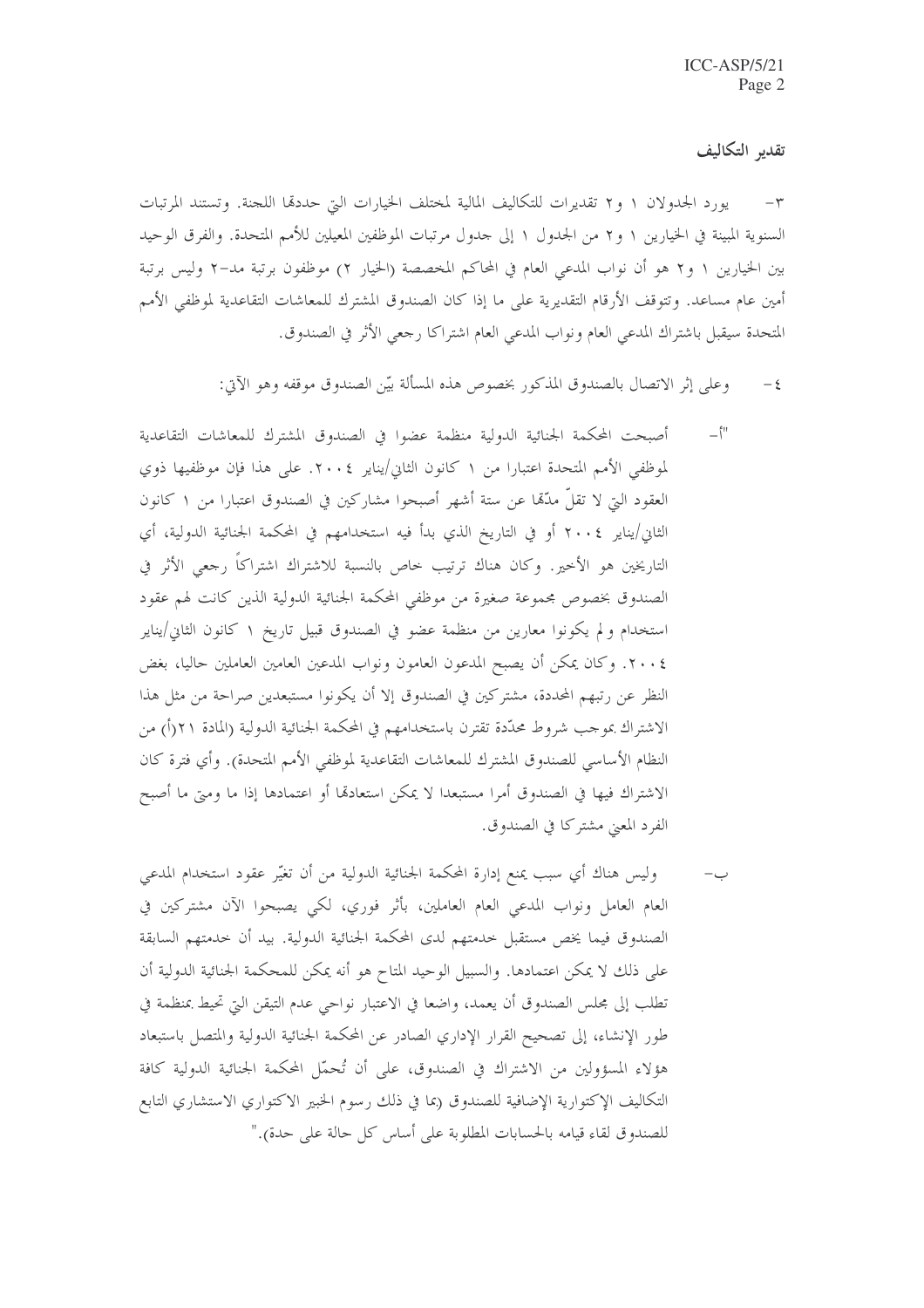٥– وعملا بالفقرة ٤—ب وبالرغم من الاعتبارات الأخرى الخارجة عن تقدير التكاليف (مثل المادة ٤٩ من نظام روما الأساسي) أو المقارنة بين المزايا أحرت المحكمة حسابا أوليا للتكاليف الممكن أن تتكبدها المحكمة لو انضمّ المدعي العام ونواب المدعي العام إلى الصندوق على أساس الاشتراك رجعي الأثر. وهذه الحسابات ما هي إلا تقدير ولا تأخذ بعين الاعتبار أيا من الحسابات الاكتوارية التي ذكرها الصندوق والمبينة في الجدول ٢ أدناه. ويتضمن الجدول أيضا تقديرات بالتكاليف التي تتكبدها المحكمة نتيجة لتراكم استحقاقات المعاش التقاعدي الرجعيّة الأثر لكلِّ حيارٍ من الخيارات الموضحة في الجدول ١.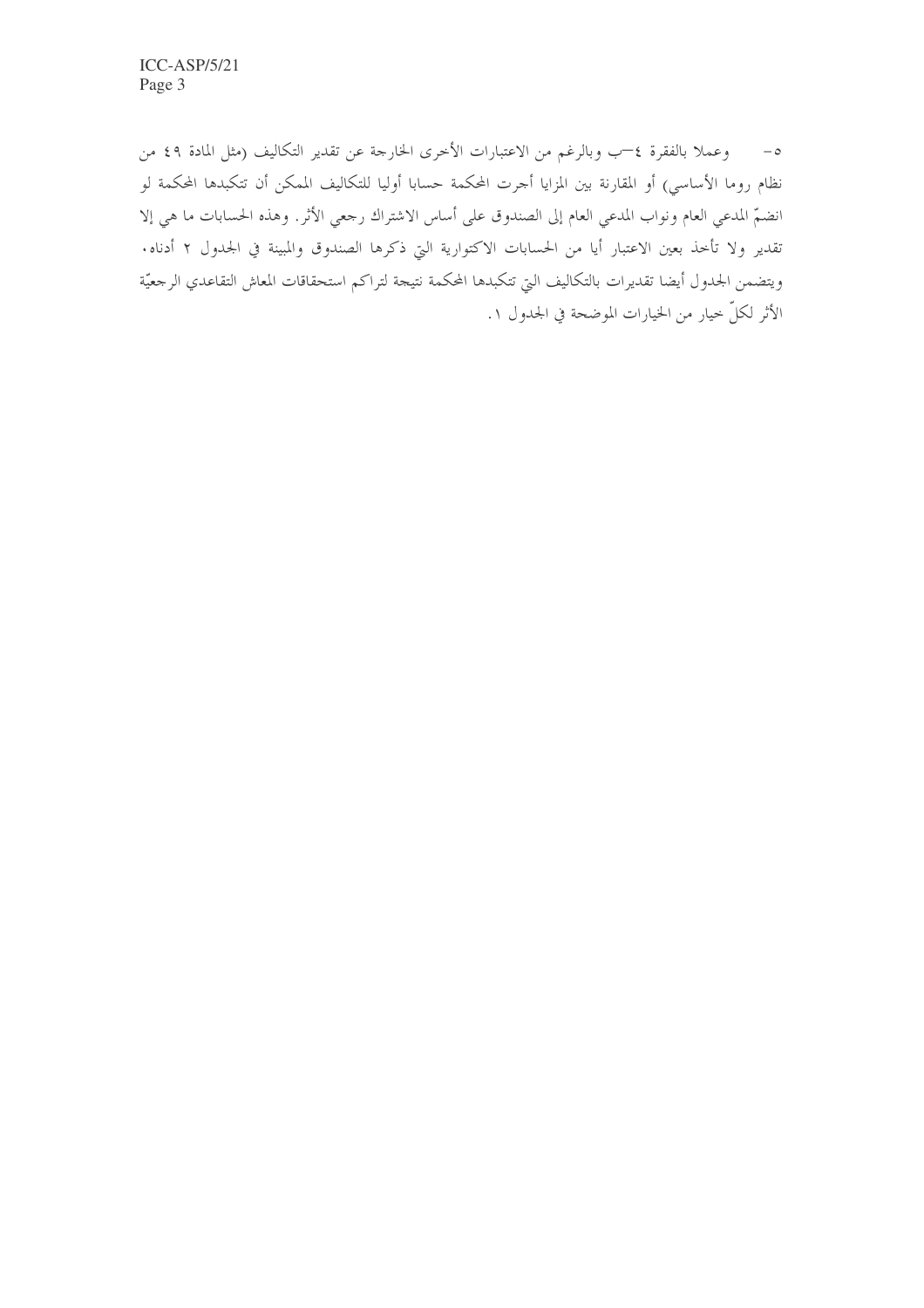الجدول 1: تقدير لتكاليف مختلف الخيارات المتعلقة بشروط حدمة وتعويض المدعبي العام ونواب المدعبي العام (باليورو)

|                                        |                                                   |                               | التكاليف السنوية التقديرية                                                   |
|----------------------------------------|---------------------------------------------------|-------------------------------|------------------------------------------------------------------------------|
|                                        |                                                   | المساهمة السنوية لمشترك       | التي تتكبدها المحكمة الجنائية                                                |
|                                        |                                                   | تغطى مساهمته المعساش          | الدولية عن التغطية اللازمة                                                   |
|                                        |                                                   | التقاعدي وحالتي الوفاة        | للمعاش التقاعدي ولحالتي                                                      |
|                                        | المرتب السنوي                                     | والعجز                        | الوفاة والعجز                                                                |
| الخيار ١: تأكيـــد التعيين فـــي رتبتي |                                                   |                               |                                                                              |
| وكيل الأمين العام وأمين عام مساعد      |                                                   |                               |                                                                              |
| المدعي العام (وكيل الأمين العام)       | $()$ $157007$                                     | $\vee \circ \vee \circ \circ$ | $\Upsilon \setminus \circ \setminus \cdot$                                   |
| نواب المدعي العام (أمين عام مساعد)     | $(')$ $\gamma$ $\gamma$ $\zeta$ $\gamma$ $\gamma$ | 15077                         | $Y \cap Y Y \leq$                                                            |
| الخيار ٢: التكافؤ بالنظر إلى المحاكم   |                                                   |                               |                                                                              |
| المخصصة                                |                                                   |                               |                                                                              |
| المدعي العام (وكيل الأمين العام)       | $(1)$ $157$ $A07$                                 | $\vee \circ \vee \circ \circ$ | $\mathcal{F}\setminus\circ\setminus\cdot$                                    |
| نواب المدعي العام (مد-٢)               | 0.119710                                          | 17975                         | $\begin{array}{c} \mathbf{Y} \circ \mathbf{Y} \wedge \mathbf{X} \end{array}$ |
| الخيار ٣ (أ): تطبيق المرفق الثاني على  |                                                   |                               |                                                                              |
| <b>ICC-ASP/3/12</b>                    |                                                   |                               |                                                                              |
| المدعي العام                           | $\sqrt{2}$                                        |                               | 0 <sub>1</sub>                                                               |
| نواب المدعى العام                      |                                                   |                               |                                                                              |
|                                        | 110                                               |                               | $\binom{3}{2}$                                                               |
| الخيار ٣ (ب): التكافؤ بالنظـــر إلى    |                                                   |                               |                                                                              |
| القضاة                                 |                                                   |                               |                                                                              |
| المدعي العام                           | $\setminus \wedge \cdot \cdot \cdot \cdot \cdot$  |                               |                                                                              |
|                                        |                                                   |                               | $(3)$ 100 07.                                                                |
| نواب المدعي العام                      | $\sqrt{r}$                                        |                               |                                                                              |
|                                        |                                                   |                               |                                                                              |

بالاستناد إلى حدول مرتبات موظفي الأمم المتحدة المعيلين وعلى أساس تسوية المقرّ المعمول بما في الأمم المتحدة وسعر  $(1)$ الصرف لشهر حزيران/يونيه ٢٠٠٦.

بالاستناد إلى حدول مرتبات موظفي الأمم المتحدة في الرتبة مد–٢ (رابعا) (نقطة الوسط) الخاصة بنسبة الإعالة وتسوية  $(\mathsf{r})$ المقر المعمول ها في الأمم المتحدة وسعر الصرف لشهر حزيران/يونيه ٢٠٠٦.

بالاستناد إلى القيم الاكتوارية التقديرية المأخوذة عن Ernest & Young  $(\tilde{r})$